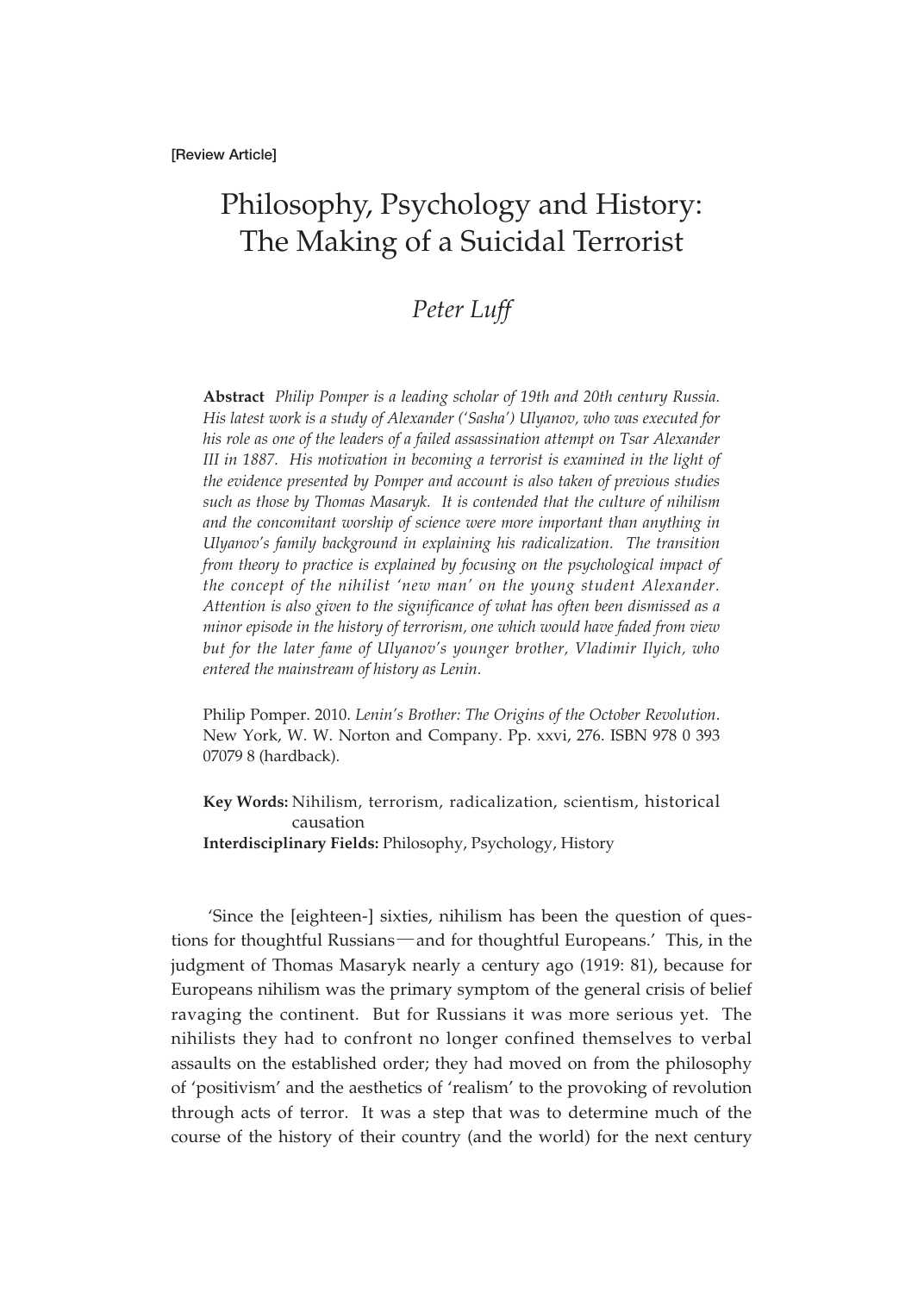and more, but fathoming the process by which it took place is far from easy. What forces, what experiences could have driven such people to choose not just to kill, but to do so indiscriminately, using the most advanced weapon created by the science they venerated, the dynamite grenade (laced for good measure, on occasion, with strychnine)?

In explaining how, in some cases but by no means all, nihilists took the rutted path from study and debate to political violence, Thomas Masaryk sketched a compelling composite portrait of the Russian terrorist of the 1870's and '80's; young, aristocratic, 'frank and straightforward,' 'strongly individualistic,' one who 'had something of the ascetic about him' and so 'delighted in self-sacrifice' with 'no taste for bodily pleasures,' who 'aspired to distinguish himself by deeds of personal heroism,' whose 'enmity was concentrated upon individuals' and for whom his task was 'a point of honour' because it was 'an aristocratic struggle for freedom waged against tsarist autocracy' (1919: 107-108). And here, in Philip Pomper's biographical study of Alexander ('Sasha') Ulyanov, one of the leaders of a failed conspiracy to assassinate Tsar Alexander III in early 1887, we have a living specimen of the type. Here we might learn from a detailed case study the essentials about what drove young people like him, reluctantly but inexorably, to attempted carnage and the scaffold. More importantly still, we are forced to confront the significance of his actions for those who take thought today, not just in Europe but throughout the world.

Pomper, emeritus professor of history at Wesleyan University, has spent much of his academic career trying to fathom the character and motivation of the Russian nihilists; as well as producing studies of the theoreticians and practitioners of terror like Lavrov and Nechaev (1972, 1979), he is the author of a widely read survey of the topic (1992). In Sasha Ulyanov's case, he believes, conversion to terrorism 'followed a familiar pattern: first anger at the regime and despair at its policies, then deep and careful study of the possibilities, and finally (often after an emotional experience) submission to a sometimes amoral entrepreneur of terrorism' (p. 113). This generalization apart, though, he also tries to navigate the more complex 'psychological undercurrents' of the Ulyanov family (p. xxiii) for insights into why it produced not just Sasha but a second, vastly more destructive revolutionary, Vladimir Ilyich, better known to history as Lenin. Can psychology, sensitively applied to the family and to individuals, act as a bridge to explain how philosophy was transmuted into history?

As far as the Ulyanov family background goes, there is little to suggest that it was of itself a fertile breeding ground for extremism. Ilya Nikolaevich, the father, was a conscientious government official, orthodox in religion, who if anything seems to have acted as a brake on the radicaliz-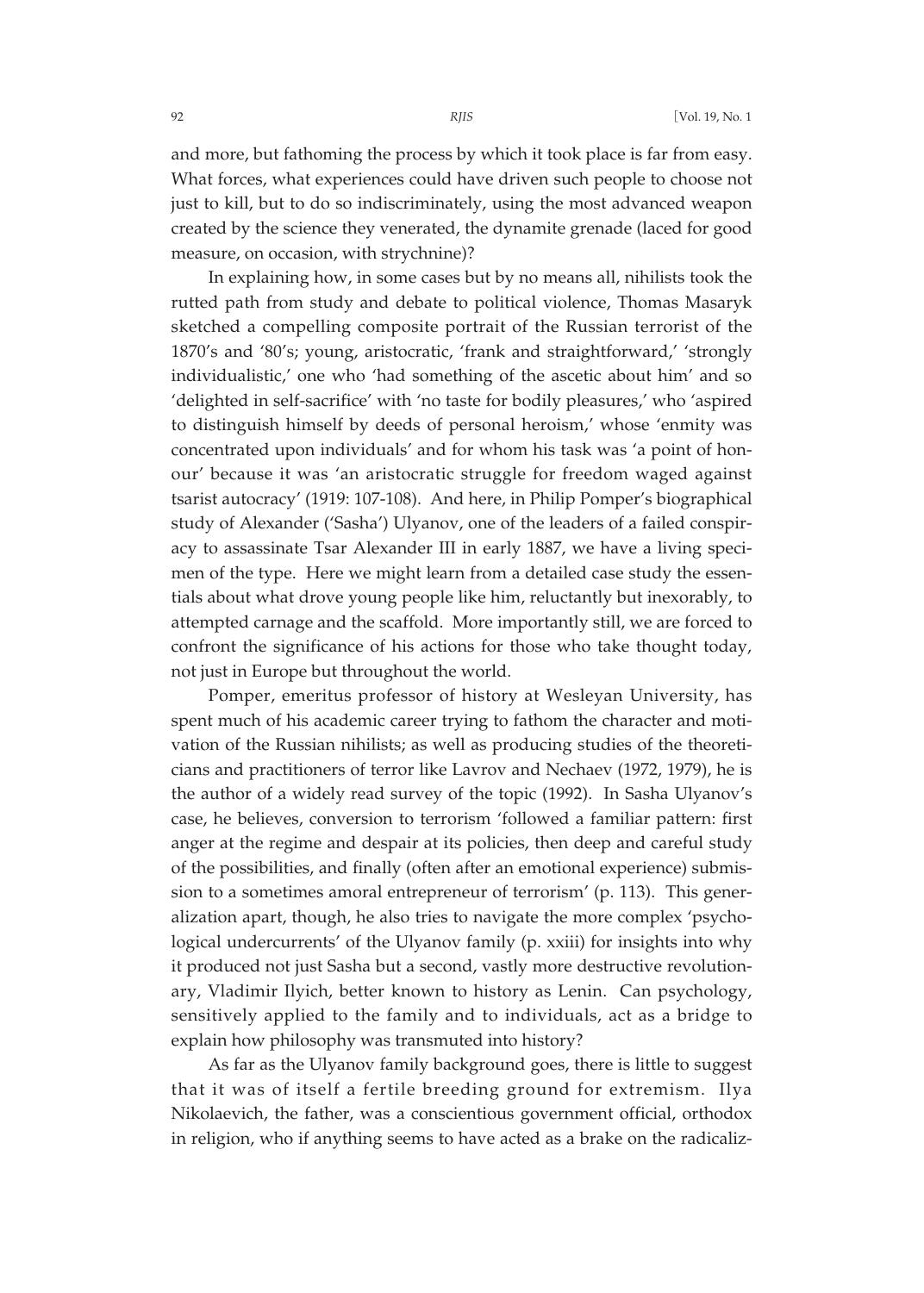ing that his father's death in January 1886 may have removed the key barrier that had hitherto prevented Sasha from finding his path into revolution. He was clearly prepared to sacrifice his mother's feelings for him when committing himself to a self-destructive assault on the regime, but whether he could have defied his father in similar fashion is an open, if unanswerable, question. However that be, it remains a fact that after January 1886 Sasha was himself head of the family, beholden to no-one else's authority, free to act entirely on his own responsibility.

In politics Ilya Nikolaevich may have been no begetter of a radical, but he did make two contributions to that cause, however unwittingly. His own example, as well as his teachings, clearly inspired in Sasha a devotion to the service of others and an ambition for academic distinction that were, in perverted form, to manifest themselves in his brief career as a terrorist. Sasha's belief that he and his fellow conspirators alone understood the path to their country's salvation, which they had an unshakeable duty to realize, greased the downward slope to murder. Professor Pomper is particularly helpful in expounding the nature and significance of the concept of *rodina* or 'homeland' with which Sasha made such effective play at his trial (pp. 185- 6), and the moral self-belief that this embodied doubtless owed much to the way in which Sasha patterned himself on his father. Ilya Nikolaevich also emphasized the supreme importance of education, and Sasha took this to heart, pushing himself single-mindedly to achieve success in his chosen field, science. Some of the knowledge he acquired along the way was later put to the service of making grenades, but even more significant was the way in which a belief in the methods of science prepared him for entry into the radical milieu of the university world.

Professor Pomper is right to point out that when Sasha entered St. Petersburg University in 1883, he was far behind many of his fellow students in terms of radicalization (pp. 80-81). But, in what is perhaps the most valuable remark in the book, he also notes that Sasha's experience thereafter 'shows dramatically that suicide terrorism emerges from "scientific" ideas as easily as from fervent religious beliefs' (p. xxv). This was in part because of the self-confidence, amounting to self-blindness that imbued those who felt they had mastered scientific ideas. As Pomper notes, 'The idea of science as the source of all truth and a panacea for human ills had been introduced by the nihilist critics thirty years earlier and remained strong in this period' (p. 72). Such overweening claims did much to undermine the voice of conscience, and here Professor Pomper's expertise in the genesis and development of Russian nihilism comes into its own. He is particularly insightful into the manner in which Lavrov's views of 1884 opened the door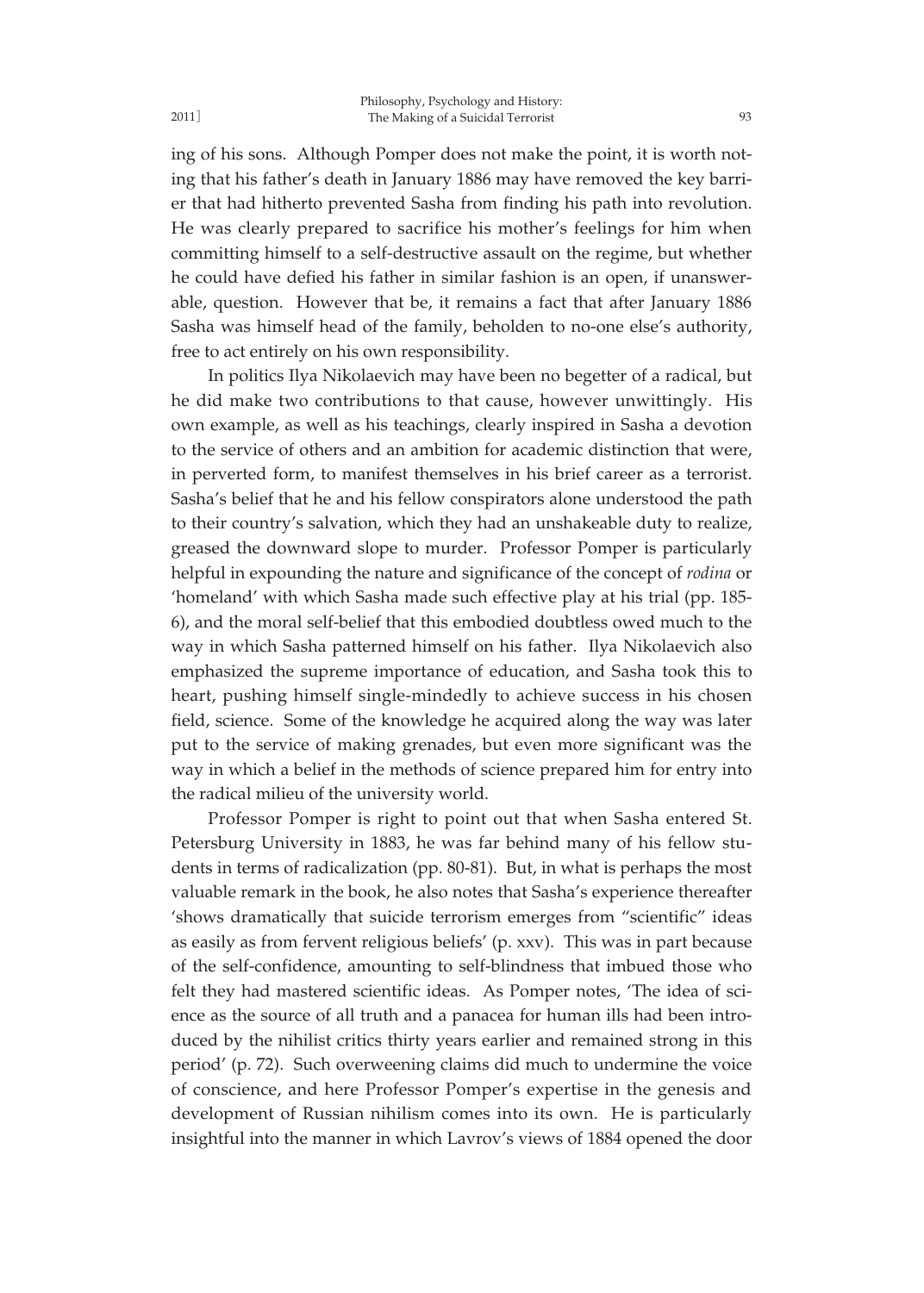to revolutionary terror (p. 53), but of even greater significance for Sasha Ulyanov was the portrait that Pisarev sketched in 1865 of the character Bazarov in Turgenev's *Fathers and Sons*. For Bazarov, in Pisarev's interpretation, became a type, a model for Sasha. As Pomper notes, 'Pisarev admonished young people to calculate everything...' (p. 37) and in so doing he created a model which Sasha strove to incorporate into himself.

Central to this self-image was a mathematizing approach to life that came to dominate Sasha's relationships with people and the world. The notion that one should 'calculate everything' he took to heart. Once again, Pomper is an excellent guide to the implications of this, arguing that 'Pisarev's image of the nihilist hero...showed young men of Sasha's type the lineaments of a new kind of human being ascetically dedicated to science and work for the good of humanity' (p. 33). He goes on to quote a key passage from that 1865 essay in which Pisarev states confidently that 'New men don't sin and don't repent; they always reflect, and thus they only make mistakes in calculation, and then correct their errors and avoid repeating them for the future...The new people's intellect is in total harmony with their feeling...' (pp. 33-34).

The dangers of this for Sasha became apparent all too quickly. The analogy between solving an equation and coming to a proper understanding of himself and others was far too superficial. It failed to safeguard him from 'errors' that could not be 'corrected' with the aid of an eraser and a pencil, robbing him of the self-understanding that might have led him to question his own capabilities, if not his motives. Masaryk, though in principle sympathetic towards those like Sasha who were in youthful rebellion against the established regime, was not blind to their faults in this regard.

'The Russian terrorist was young...The papers were full of news items about revolts among schoolboys and girls...

The youthful terrorist had a fine enthusiasm, but he was green in judgment, he lacked knowledge of men and things, he knew little of political and administrative institutions. For these reasons, his enmity was concentrated upon individuals, and was frequently directed against the tsar alone. Owing to this political anthropomorphism (it might even be called fetichism), the young terrorists were in social and political matters utopian, unpractical, and negative.

The boyish nihilist, in his inexperience and simplicity, was naïve also in ethical and political fields; he was frank and straightforward, devoid of understanding for compromise, and with no fears concerning the consequences of his logic' [1919: 107].

It was here that the 'scientific' approach of nihilism did its greatest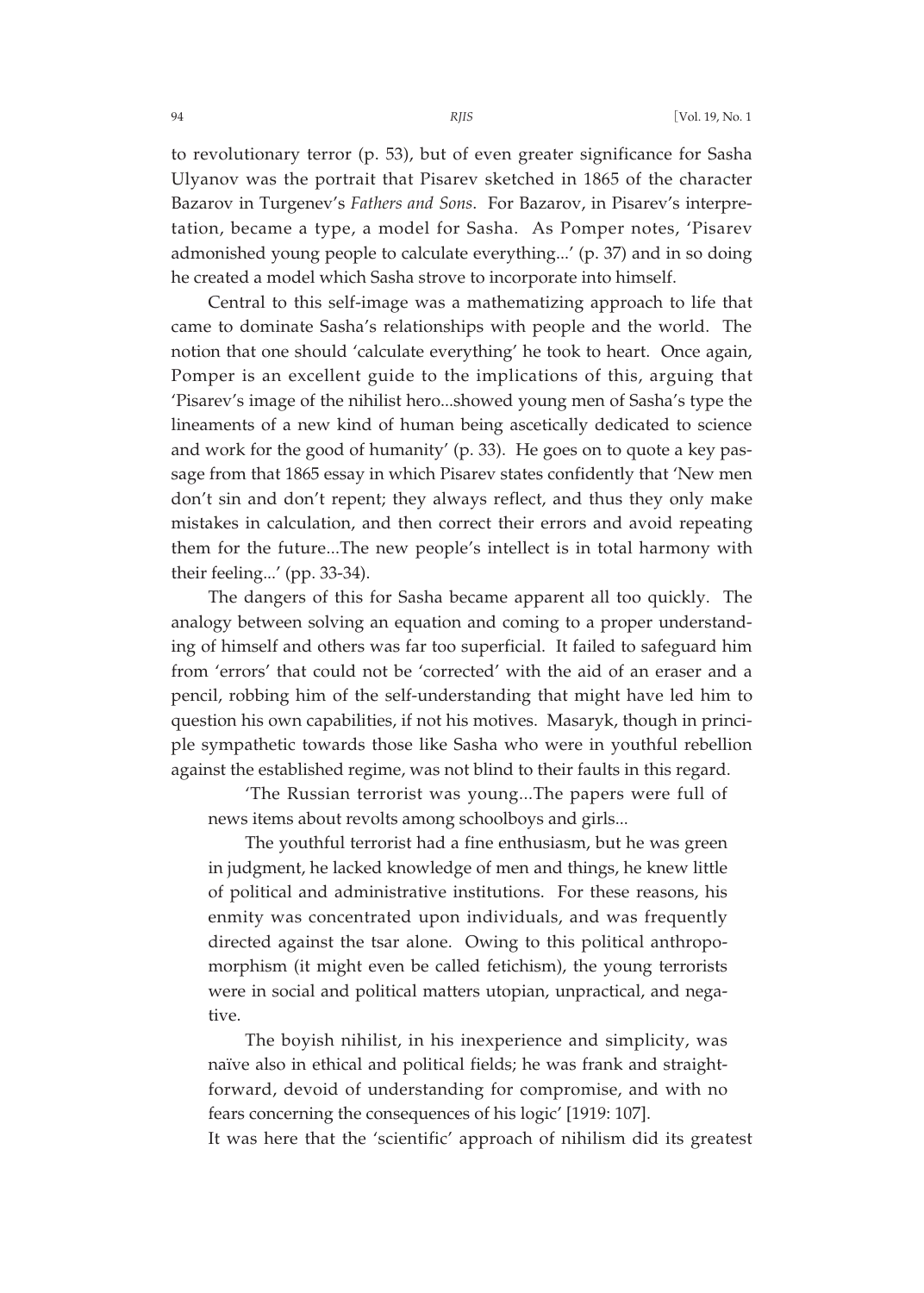harm, since it convinced Sasha that his understanding of what needed to be done for the homeland that he genuinely wished to serve was complete, and that he was therefore at liberty, indeed compelled, to act at once. The true complexity of Russia's problems passed unseen, and with it went any hope of grasping the actual consequences of the course on which he was to embark. He passed through the first two stages of Professor Pomper's schema, 'anger at the regime' and 'study of the possibilities' far too hastily; his image of himself as a scientific adept denied him the protection that a more sensitive awareness of reality would have brought.

His complacent, self-approving innocence was also evident in the third stage of his radicalization, the 'submission to a sometimes amoral entrepreneur of terrorism,' in this instance, Peter Shevyrev, the organizer of the plot to kill Tsar Alexander III on the anniversary of his father's assassination in 1881 (the conspiracy thus being styled the 'Second March First'). Sasha had his reservations, telling a close friend, 'A strange mechanism this fellow Shevyrev―I just don't understand him' (p. 121). This was scarcely surprising, for one could not 'calculate' an individual like Shevyrev who, suffering from chronic tuberculosis, seemed intent on taking as many down with him into death as he could, and in the most spectacular way possible. A failure to attend properly to his own feelings was instrumental in explaining why Sasha threw in his lot with what Pomper accurately characterizes as a small group of 'reckless and suicidal youths, whose behavior violated conspiratorial rules and played into the hands of the police' (p. 127).

But, for all the vaunted 'intellect' that was supposed to inform Sasha's 'scientific' approach to life, there was still lacking the 'emotional experience' that Professor Pomper argues, quite correctly, was necessary to make Sasha's commitment to terrorism irrevocable. It came on November 17, 1886 [misdated to 1887 on p. 113], during a student demonstration at the Volkovo Cemetery to commemorate the anniversary of the death of the nihilist writer, Nicholas Dobrolyubov. The behavior of the police on that occasion, preventing the students from entering the cemetery to pay their respects and then detaining them for hours in the rain, triggered an enormous explosion of anger in Sasha. Professor Pomper tries to link the humiliation that Sasha felt on this occasion with similar incidents dating back to his childhood, but can only come to the rather vague conclusion that 'For whatever deep reasons, this became the moment of Sasha's transformation into a terrorist' (p. 115). Perhaps more helpful than such psychological speculations here, though, is the analysis of the general climate of reaction in the Russia of that time that Masaryk provides.

'The tyranny exercised over literature and over academic freedoms was all the more intolerable in Russia, because in these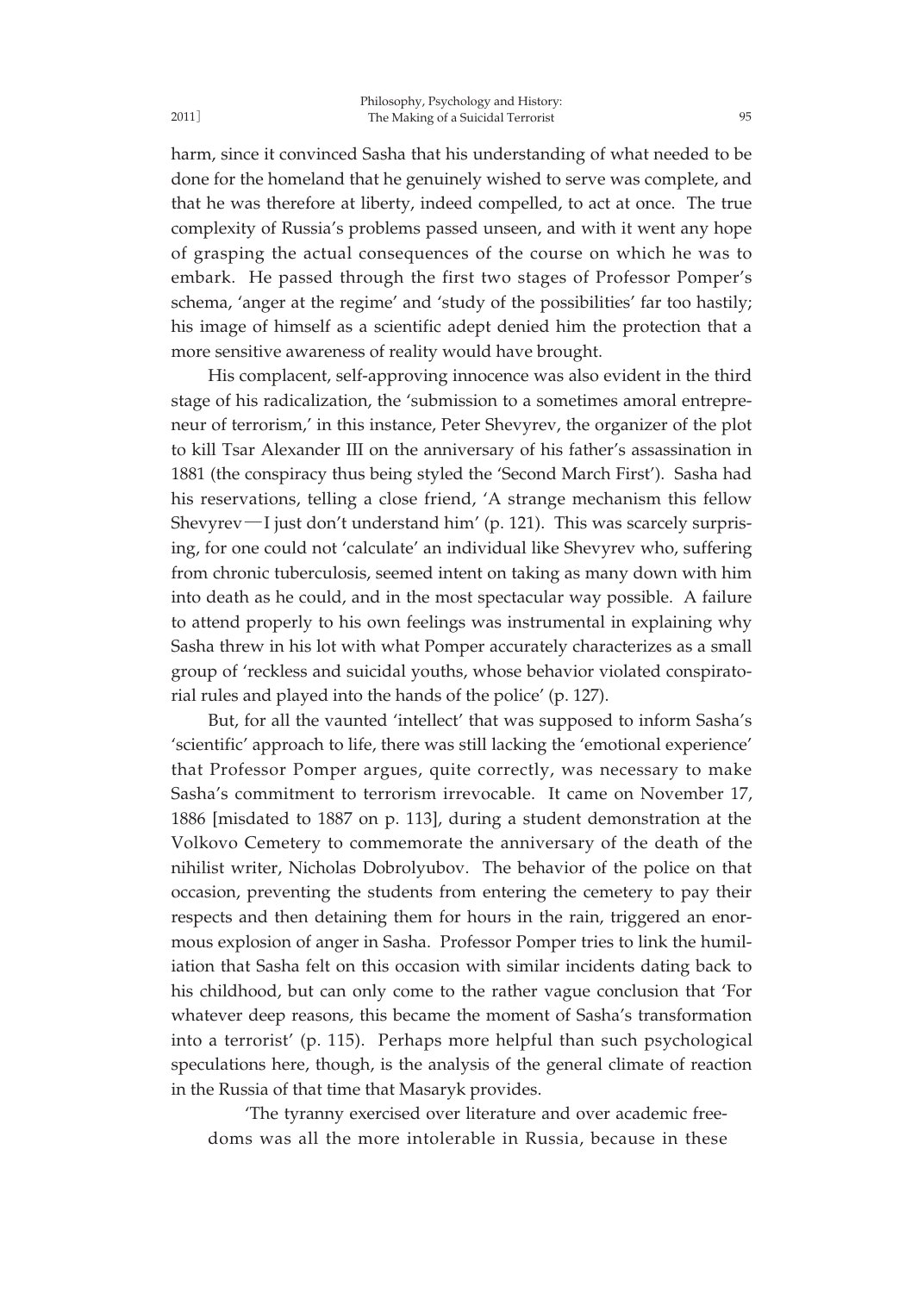respects liberty had already for the most part been secured elsewhere in Europe, and because such liberty could not be kept out of Russia, unless the tsarist censorship should attempt to gag the whole of Europe. None the less the impossible was attempted. Forcibly and brutally Russian absolutism stamped on every possible movement towards freedom. Each revolutionary outrage had to be atoned for by the sacrifice of countless victims on the scaffold, in fortresses, and in Siberia. The revolutionists fell sick and died by hundreds in the fetid jails. Many of them, unquestionably, were perfectly innocent. Numbers became insane. Many terminated their protracted martyrdom by suicide, often in some unprecedented manner, as by the hunger strike. Even more inhuman than the cruelty was the depravity of the bureaucracy, the arbitrary infliction of corporal punishment upon political prisoners, and all the brutality to which the official tyrants were prone' (1919: 111).

The significance of what happened on November 17, 1886, was that Sasha came into immediate physical contact with the forces of reaction for the first time. What triggered his outrage, whether the actual presence of the St. Petersburg chief of police in front of his eyes, or having to watch a female companion being clubbed with a rifle butt, is uncertain, as Professor Pomper notes (pp. 114-115). But it was the tipping point, the moment when things became real for him.

The story of the failure of the conspiracy itself is well told by Professor Pomper and need not detain us long here. It was almost certainly doomed from the outset, given the carelessness of the Shevyrev and his recruits, the relative apathy of the student body following the collapse of the People's Will movement in the wake of the 1883 Degaev affair, and increasingly effective police counter-terrorism surveillance. Although Sasha was drawn in to act as a grenade maker, publicist and eventually leader for the group, rather than as an actual bomb thrower, at heart he seems to have guessed his fate; he had become at least a suicidal, if not actually a suicide terrorist, one of those who, in the words of his fellow practitioner of terror, Serge Stepniak-Kravchinski, were 'consecrated to death' (Laqueur, 2004: 89). This was the atmosphere that Dostoevsky knew intimately and could describe better than anyone. Once arrested along with the rest of the group, Sasha chose to turn his trial into an occasion to expound rather than renounce his beliefs and to play up his role in the conspiracy, both of which ensured him a death sentence. It was duly carried out on May 8, 1887.

Sasha Ulyanov deliberately chose the manner of his death. As Professor Pomper notes, by keeping his interrogators in ignorance of his role in instigating the plot, he might have escaped hanging (p. 158); instead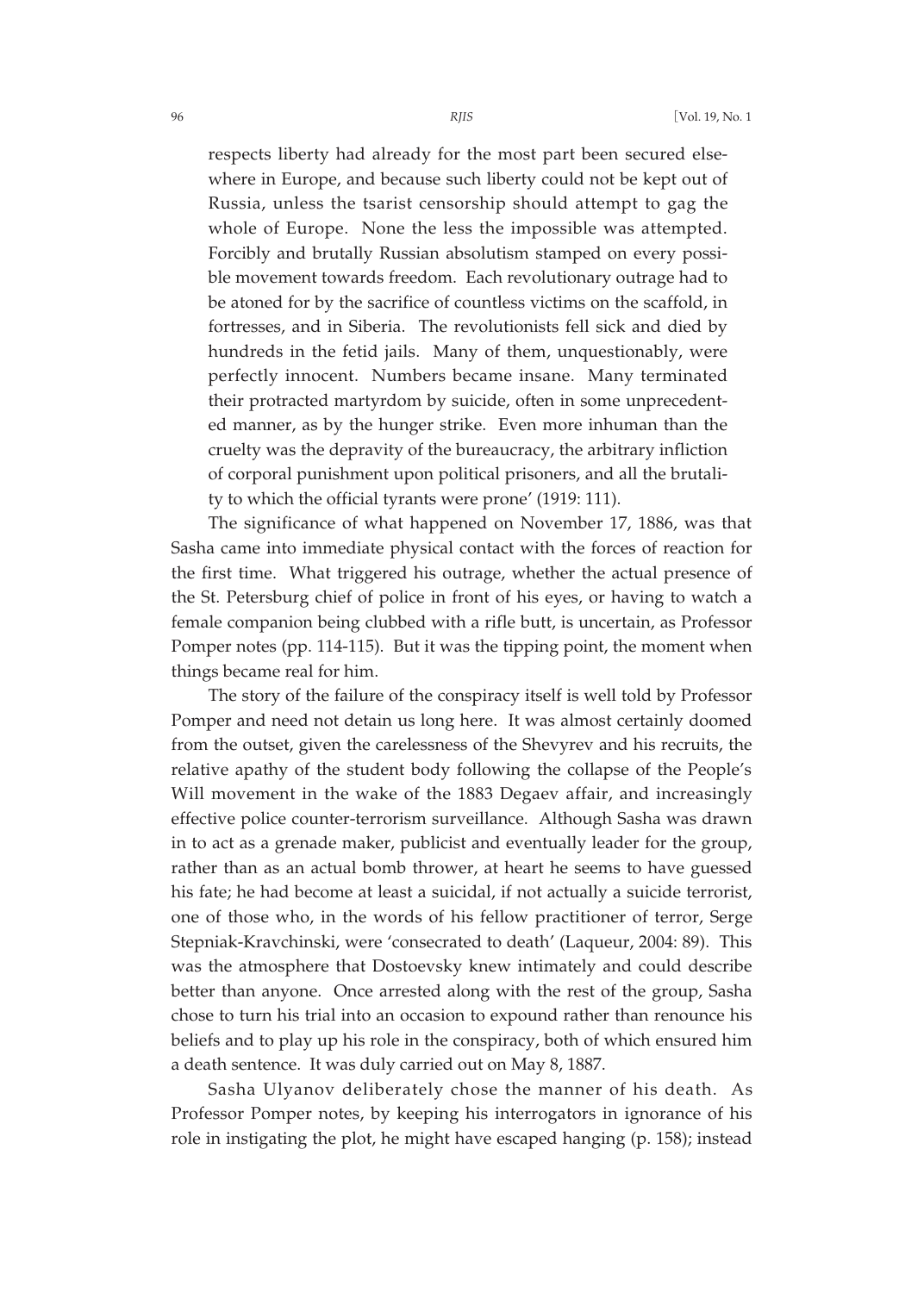he tried to treat the court to a full account of his convictions, including his belief that, in the words of the group's proclamation that he himself had penned, 'In Russia there will always be small groups of people, so dedicated to their ideas and so passionately feeling the misery of their homeland, that they will not think it a sacrifice to die for their cause' (p. 184). Such words implied a confident expectation that his martyrdom would not be in vain, that it must be of service to his *rodina*. What has been the judgment of history on that expectation?

Thomas Masaryk was, to his core, a democrat, an advocate of freedom and indeed a Christian, but we have already seen that his attitude to young nihilistic Russian terrorists like Sasha Ulyanov was not without a measure of regard―as he wrote, 'We have to remember that certain theologians have defended tyrannicide... (1919: 105). Masaryk, who himself fought the absolutism and theocracy of the Habsburg Empire in defense of his nation, had little sympathy to spare for the Romanovs, a family he regarded as the most potent symbol of reaction in his era. His feelings were rather with their opponents, as is clear from his description of the autocracy quoted above, one that he viewed as choking the breath out of Russian society and provoking the violence of the response of the country's youth by its own violence. Autocracy, allied to theocracy, was Masaryk's chief obstacle in the creation of modern Czechoslovakia, so his opinions, rendered in the early years of the 20th century when autocracy still survived and totalitarianism was a matter for the future, have the flavor of those times.

'Whatever the faults of the Russian revolutionists and terrorists, it is impossible, in a final survey, to judge them unfavourably. Their ardent devotion to intellectual and political freedom, their self-sacrificing enthusiasm for their folk, their reckless disregard of their personal interests and of their own lives, their fidelity towards their comrades―these are brilliant characteristics, are qualities of the utmost value, which cannot fail to arouse respect and sympathy for individual revolutionists and for the Russian people from which they sprang' (1919: 113).

But they did so fail. Alexander Solzhenitsyn, surveying the unfolding legacy of terrorism from the vantage point of the 1960's, was far from respectful or sympathetic; the millions of dead in the Soviet gulag and the Ukrainian famine, the 'second serfdom' of Stalin, political repression far, far worse than anything under the Tsars, all of this he saw as the true bequest of revolutionaries like Alexander Ulyanov, the historical results by which they should be judged.

'A hundred years after the birth of the revolutionary movement, we can say without hesitation that the terrorist idea and the

2011]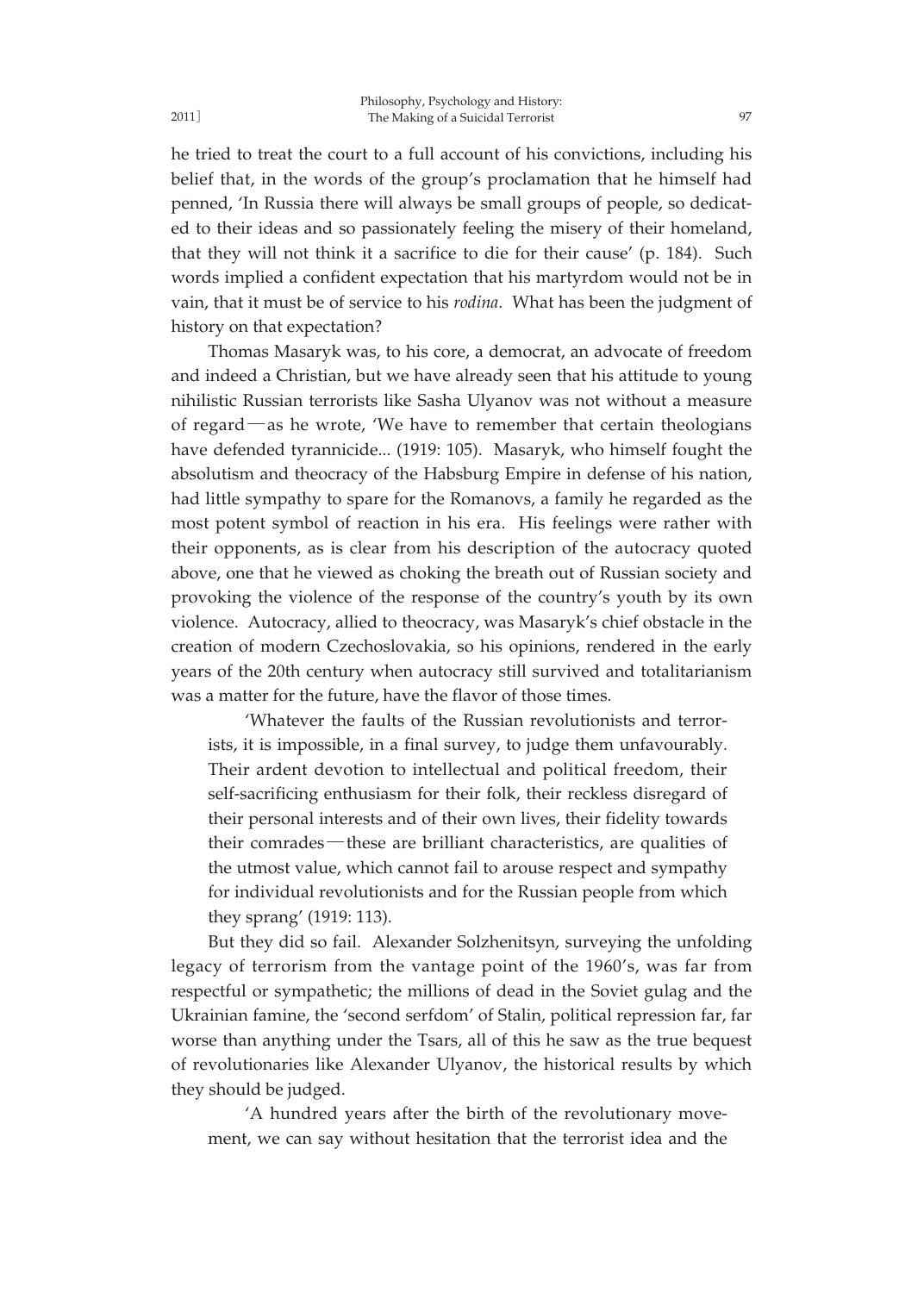terrorist actions were a hideous mistake on the part of the revolutionaries and a disaster for Russia, bringing her nothing but confusion, grief and inordinate human losses.

...Here is one of the earliest [terrorist] proclamations, which started it all.

"What is it that we want? The good, the happiness of Russia. Achieving a new life, a better life, without casualties is impossible, because we cannot afford delay―we need speedy, immediate reform!"

What a false path! They, the zealots, could not afford to wait, and so they sanctioned human sacrifice (of others, not themselves) to bring universal happiness nearer! They could not afford to wait, and so we, their great-grandsons, are not at the same point they were (when the peasants were freed [in 1861]), but much farther behind' (1978: 90-91).

And indeed Sasha Ulyanov was in haste, though it is also true that he did sacrifice himself, and Russia a century after his birth was without much question a good deal farther from universal happiness than it had been during his lifetime. But another fifty years have passed since Solzhenitsyn wrote, so perhaps there are fresh insights to be gained today into the meaning of this young life cut short. To some, the amateurishness of the 1887 plot may still seem 'like the death rattle of terrorist groups' (Burleigh: 56), an insignificant episode briefly punctuating a period of 'downtime between the revolutionary terrorism of the People's Will and its most notable successor, the Party of Socialist-Revolutionaries' (Law: 85). But in the light of the collapse of the Ulyanov created Soviet Union, is there anything new to be said about the 'Second March First' and its theoretician?

In terms of enhancing our understanding of the family and cultural milieu from which Sasha Ulyanov came, there is much of value in Professor Pomper's new study. We come away with a richer appreciation of the atmosphere of the times, and of the seeming inevitability of the unfolding drama. In terms of the wider significance of the topic, though, the attempt to link that drama with the life story of Sasha's much younger brother, the future Lenin, is problematical. In his much earlier work on Lavrov, Professor Pomper had stated that Lenin 'almost certainly entered the revolutionary movement because of the execution of his brother, Alexander' (1972: xiv), a claim that is echoed in the rather sweeping subtitle of the present book. But while it is obvious that the origins of the Bolshevik Revolution lay in the life of Lenin, to ascribe his radicalism to the manner of his brother's death smacks of overstatement. Sasha himself did not become a revolutionary because of the death of a relative, and there was enough in